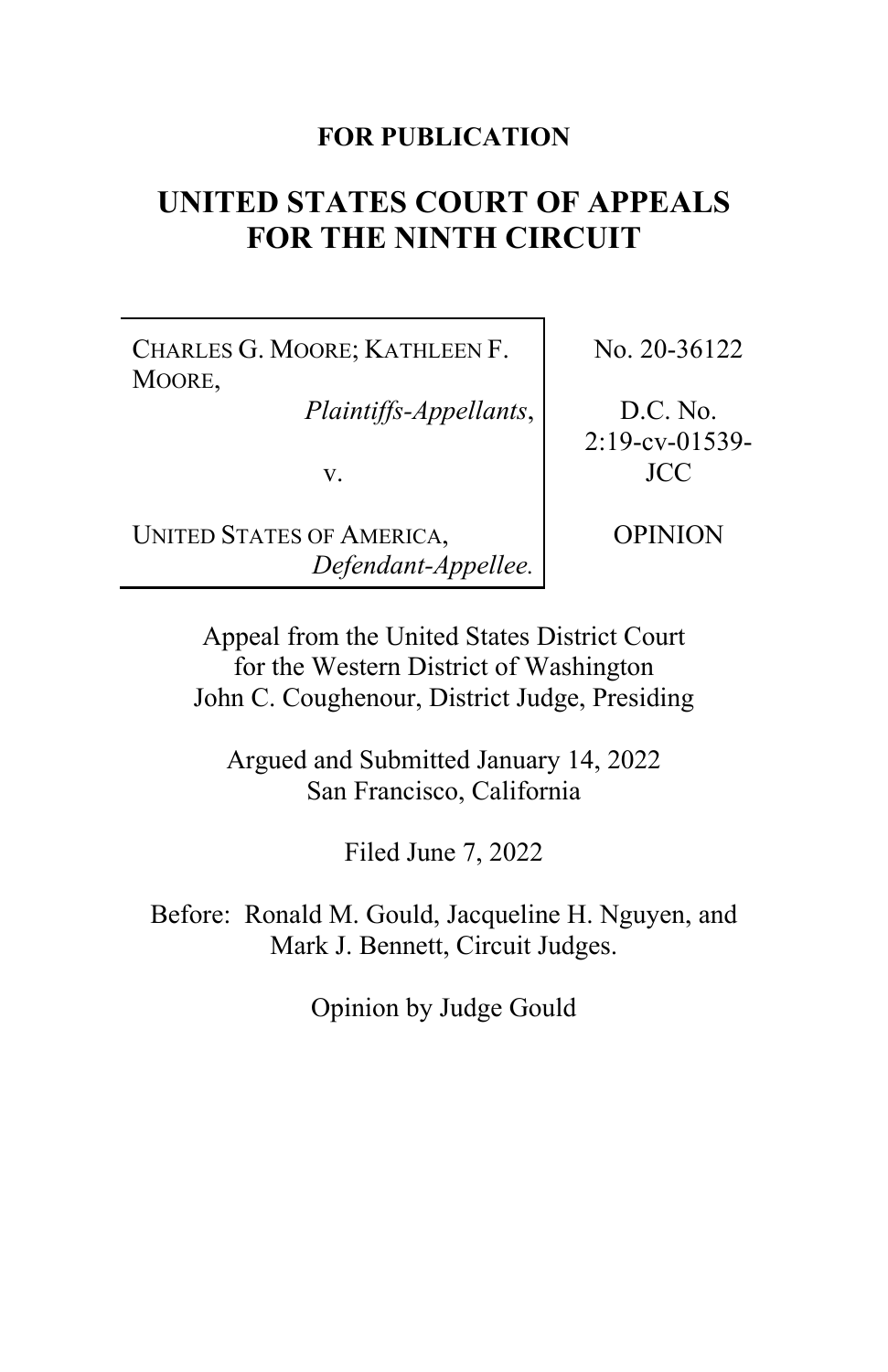# **SUMMARY[\\*](#page-1-0)**

#### **Tax**

The panel affirmed the district court's dismissal of an action seeking to invalidate the Mandatory Repatriation Tax.

Taxpayers invested in a controlled foreign corporation (CFC), which is a foreign corporation whose ownership or voting rights are more than 50% owned by U.S. persons. Traditionally, U.S. taxpayers generally did not pay U.S. taxes on foreign earnings until those earnings were distributed to them. However, when particular categories of undistributed earnings were repatriated to the U.S.—through a distribution or loan to U.S. shareholders, or an investment in U.S. property— U.S. shareholders who owned at least 10% of a CFC could be taxed on a proportionate share of those earnings. The primary method used to tax a CFC's U.S. shareholders on foreign earnings held offshore was a provision of the tax code called Subpart F.

In 2017, the Tax Cuts and Jobs Act (TCJA) created a new, one-time tax: the Mandatory Repatriation Tax (MRT). Under the MRT's modified version of Subpart F, U.S. persons owning at least 10% of a CFC are taxed on the CFC's profits after 1986, regardless of whether the CFC distributed earnings. Additionally, going forward, a CFC's income taxable under subpart F includes current earnings from its business.

<span id="page-1-0"></span>**<sup>\*</sup>** This summary constitutes no part of the opinion of the court. It has been prepared by court staff for the convenience of the reader.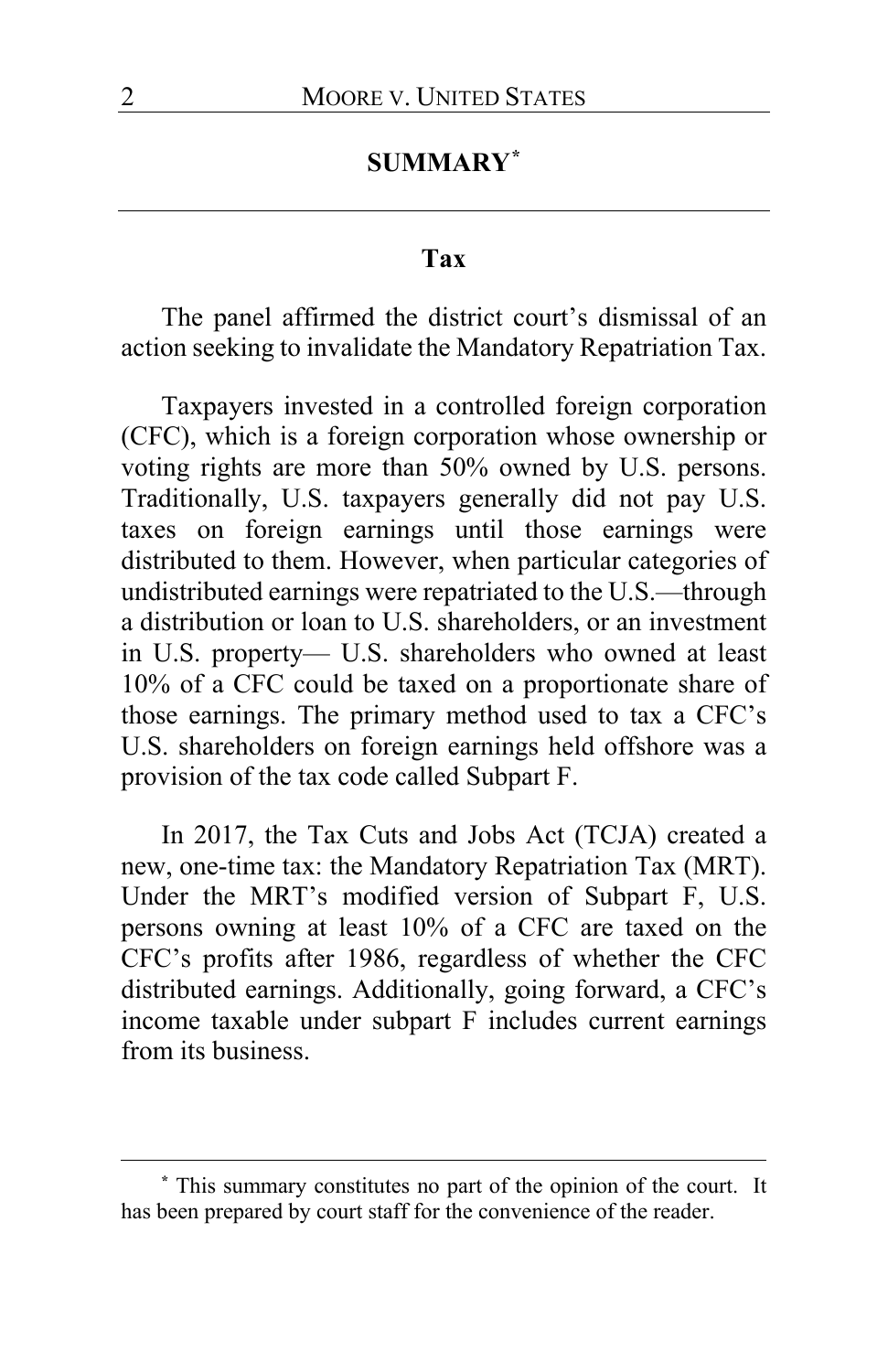Taxpayers challenged the constitutionality of Subpart F's ability to permit taxation of a CFC's income after 1986 through the MRT. The district court dismissed the action for failure to state a claim, denied taxpayers' crossmotion for summary judgment, and taxpayers appealed.

The panel first held that, given the background of the government's power to lay and collect taxes, the MRT is consistent with the Apportionment Clause. That clause requires that a direct tax must be apportioned so that each state pays in proportion to its population. The panel acknowledged that the Sixteenth Amendment exempts from the apportionment requirement the category of "incomes, from whatever source derived." The panel observed that courts have consistently upheld the constitutionality of taxes similar to the MRT notwithstanding any difficulty in defining income, that the realization of income does not determine the tax's constitutionality, and that there is no constitutional ban on Congress disregarding the corporate form to facilitate taxation of shareholders' income. The panel explained that Subpart F only applies to U.S. persons owning at least 10% of a CFC, the MRT builds upon a preexisting liability attributing a CFC's income to its shareholders, and taxpayers were, and continue to be, treated as individuals who have some ability to control distribution.

The panel also held that, assuming without deciding that the MRT is retroactive, the MRT does not violate the Fifth Amendment's Due Process Clause. The panel explained that the MRT serves the legitimate purpose of preventing CFC shareholders who have not yet received distributions from obtaining a windfall by never having to pay taxes on their offshore earnings that have not yet been distributed. The MRT accomplished this legitimate purpose by rational means: by accelerating the effective repatriation date of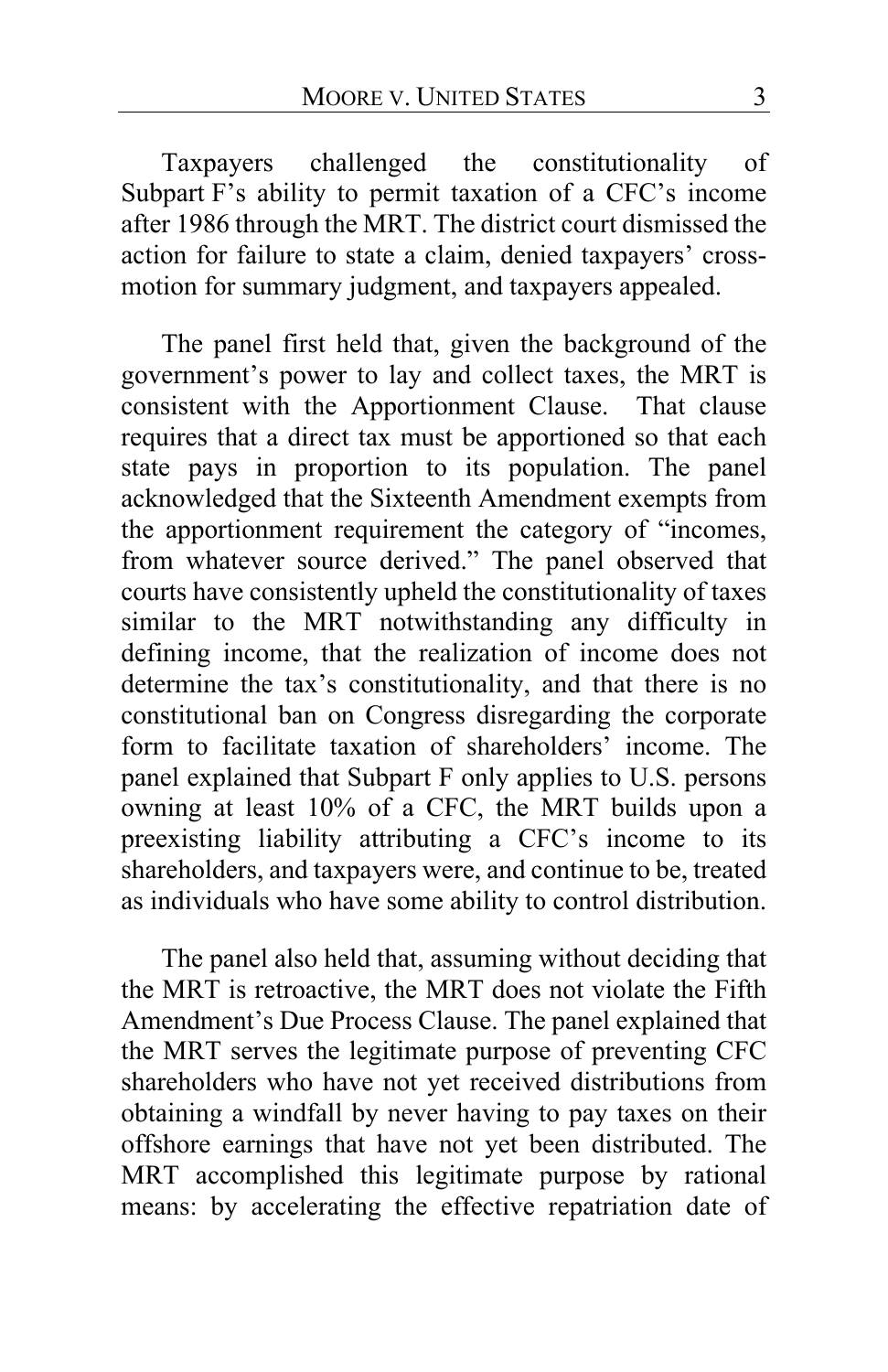undistributed CFC earnings to a date following passage of the TCJA.

## **COUNSEL**

Andrew M. Grossman (argued), David B. Rivkin, Jr., Jeffrey H. Paravano, and Sean Sandoloski, Baker Hostetler, Washington, D.C.; Sam Kazman and Devin Watkins, Competitive Enterprise Institute, Washington, D.C.; for Plaintiffs-Appellants.

Nathaniel S. Pollock (argued), Francesca Ugolini, and Michael J. Haungs, Attorneys, Tax Division; David A. Hubbert, Acting Assistant Attorney General; Tessa Gorman, Acting United States Attorney; United States Department of Justice, Washington, D.C.; for Defendant-Appellee.

## **OPINION**

GOULD, Circuit Judge:

Charles and Kathleen Moore (the "Moores") seek to invalidate the Mandatory Repatriation Tax ("MRT") on the grounds that it violates the Constitution's Apportionment Clause and Fifth Amendment's Due Process Clause. The Moores, however, have staked out a position for which we can find no persuasive authority. We affirm the district court's dismissal of the Moores' action.

## **FACTS AND PROCEDURAL HISTORY**

In 2005, the Moores invested in KisanKraft, a company owned by their friend which supplies modern tools to small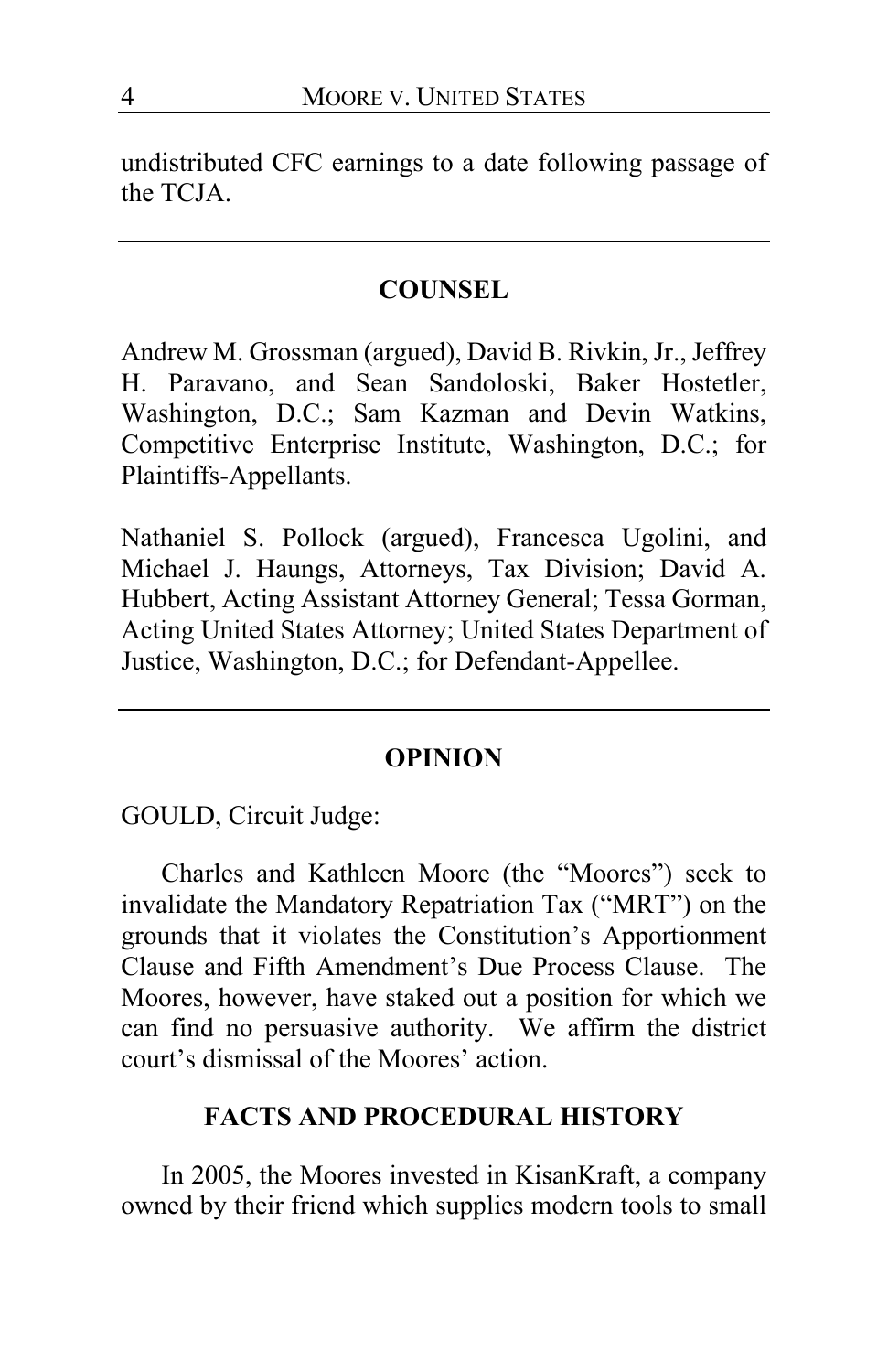farmers in India. The Moores invested \$40,000 in return for 11% of the common shares. KisanKraft is a controlled foreign corporation ("CFC"), which means that it is a foreign corporation whose ownership or voting rights are more than 50% owned by U.S. persons.

KisanKraft is located in India, and the Moores have<br>er participated in its day-to-day operations or never participated in its day-to-day operations or management. While KisanKraft has turned a profit every year, KisanKraft has never distributed any earnings to its shareholders. Instead, KisanKraft has reinvested all of its earnings as additional shareholder investments in its business.

Traditionally, U.S. taxpayers generally did not pay U.S. taxes on foreign earnings until those earnings were distributed to them. This system created a strong incentive for CFCs to separately incorporate their foreign operations, allowing U.S. taxpayers to pay taxes only if and when earnings were repatriated to the U.S. By 2015, CFCs had accumulated an estimated \$2.6 trillion in earnings offshore that were not presently subject to U.S. taxation.

Before 2017, the primary method used to tax a CFC's U.S. shareholders on foreign earnings held offshore was a provision of the tax code called Subpart F. *See* 26 U.S.C. § 951 (2007). Subpart F permitted the taxation of certain types of a U.S. person's CFC earnings when that U.S. person owned at least 10% of a CFC's voting stock. *Id.* Specifically, U.S. shareholders who owned at least 10% of a CFC could be taxed on a proportionate share of particular categories of its undistributed earnings such as dividends, interest, and earnings invested in certain U.S. property. *Id.* § 951(a). Neither Subpart F nor any other provision of the tax code permitted the U.S. Government to tax U.S. shareholders on the CFC's active business income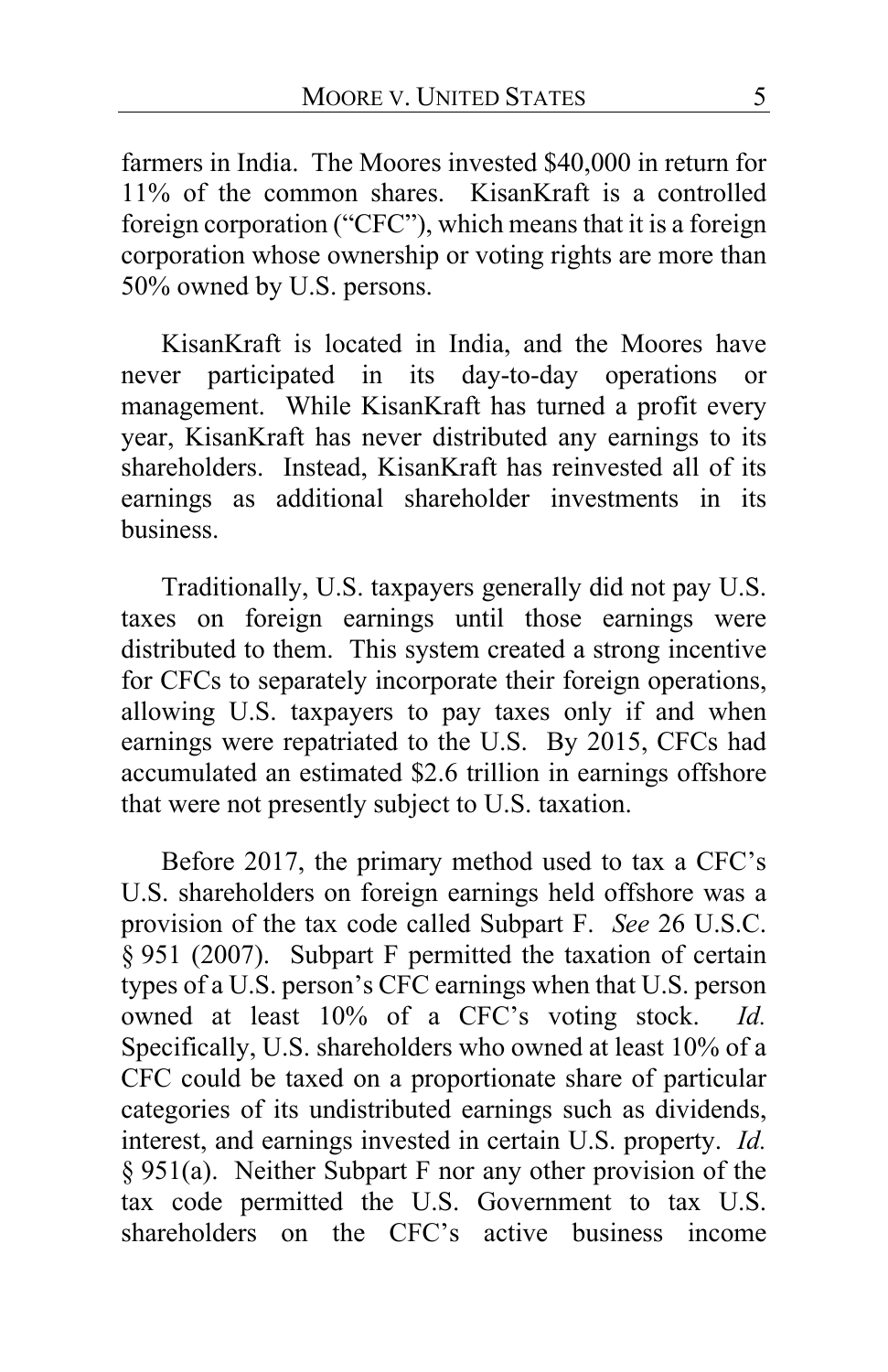attributable to the CFC's own business held offshore, such as when a CFC manufactures and sells products to a third party in a foreign country. Such income was only taxable if and when repatriated to the U.S. through a distribution to U.S. shareholders, loan to U.S. shareholders, or an investment in U.S. property.

In 2017, Congress passed, and President Trump signed into law, the Tax Cuts and Jobs Act ("TCJA"). *See* 131 Stat. 2054 (2017). The TCJA transformed U.S. corporate taxation from a worldwide system, where corporations were generally taxed regardless of where their profits were derived, toward a territorial system, where corporations are generally taxed only on their domestic source profits. As part of this change, the TCJA created a new, one-time tax: the MRT. The MRT modified Subpart F by classifying CFC earnings after 1986 as income taxable in 2017. *See* 26 U.S.C. §§ 965(a), (d) (2017). Under this revised version of Subpart F, U.S. persons owning at least 10% of a CFC are taxed on the CFC's profits after 1986 at either 15.5% for earnings held in cash or 8% otherwise. *Id.* § 965(c). The MRT imposes this tax regardless of whether the CFC distributed earnings. It also modified CFC taxes going forward: effective January 1, 2018, a CFC's income taxable under Subpart F includes current earnings from its business.

The TCJA also included tax benefits for shareholders of CFCs. When CFCs repatriate untaxed earnings as dividends to U.S. shareholders subject to the MRT, those earnings are generally not taxed. *See* 26 U.S.C. § 245A(a). Further, the TCJA effectively eliminated any other taxes on a CFC's undistributed earnings and profits before 2018.

The Government estimates that the MRT will generate \$340 billion in tax revenue.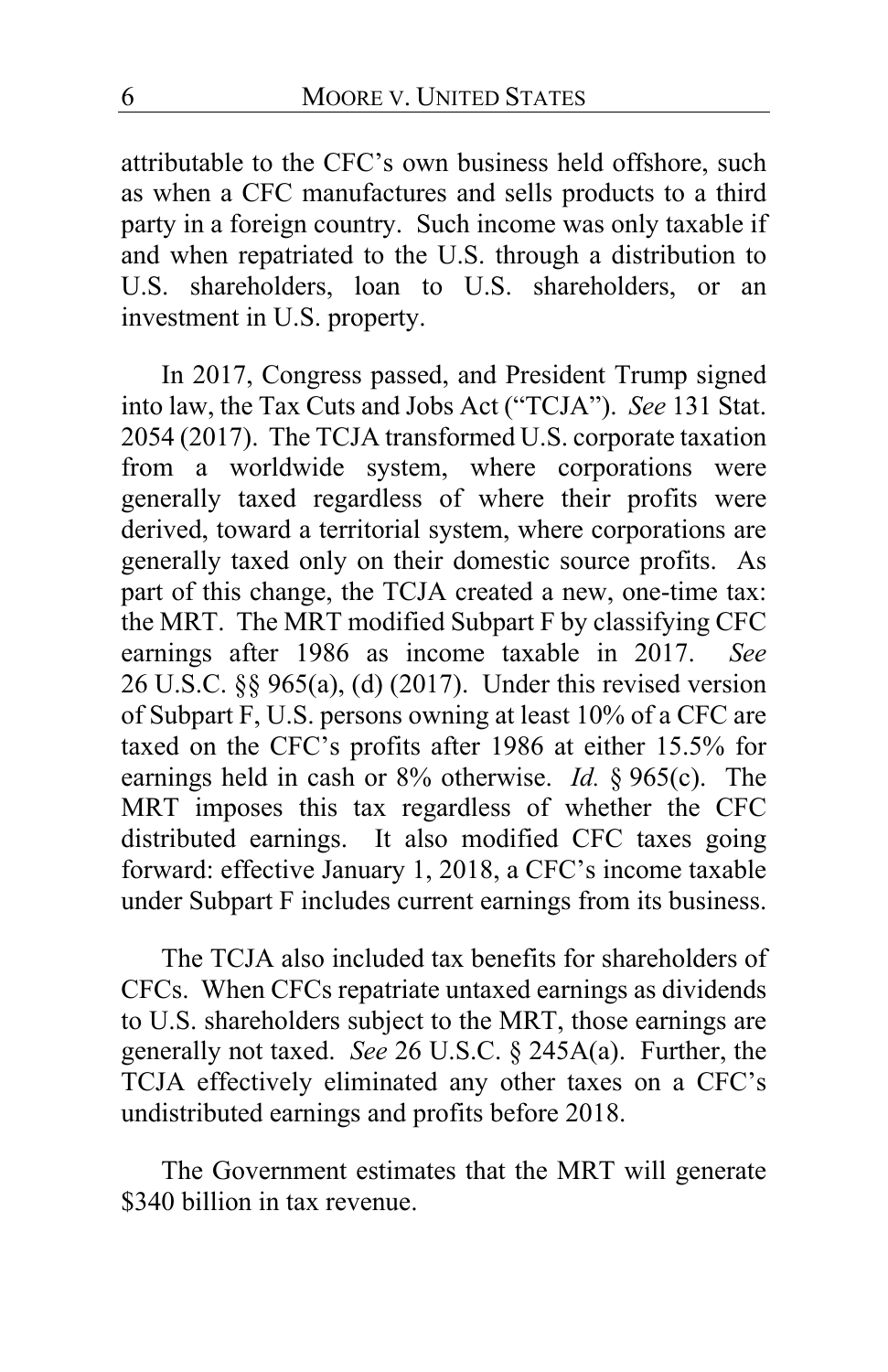In 2018, the Moores learned about the MRT. According to their CPA's calculations, their tax liability for 2017 increased by roughly \$15,000 because of the MRT. This tax liability was based on their pro rata share of KisanKraft's retained earnings of \$508,000, subjecting them to an additional \$132,512 in taxable income.

The Moores challenged the constitutionality of Subpart F's ability to permit the taxation of a CFC's income after 1986 through the MRT. The district court granted the Government's motion to dismiss for failure to state a claim and denied the Moores' cross-motion for summary judgment. It held that the MRT taxed income and, although it was retroactive, did not violate the Fifth Amendment's Due Process Clause.

After the district court's dismissal, the Moores timely appealed. We affirm the district court's order.

#### **STANDARD OF REVIEW**

We review *de novo* both the constitutionality of a statute and a motion to dismiss for failure to state a claim. *United States v. Mohamud*, 843 F.3d 420, 432 (9th Cir. 2016) (constitutionality of statute); *Dougherty v. City of Covina*, 654 F.3d 892, 897 (9th Cir. 2011) (motion to dismiss for failure to state a claim).

#### **DISCUSSION**

The Moores raise two constitutional challenges to the MRT: (1) they contend that it violates the Apportionment Clause, and (2) they contend that it violates the Fifth Amendment's Due Process Clause.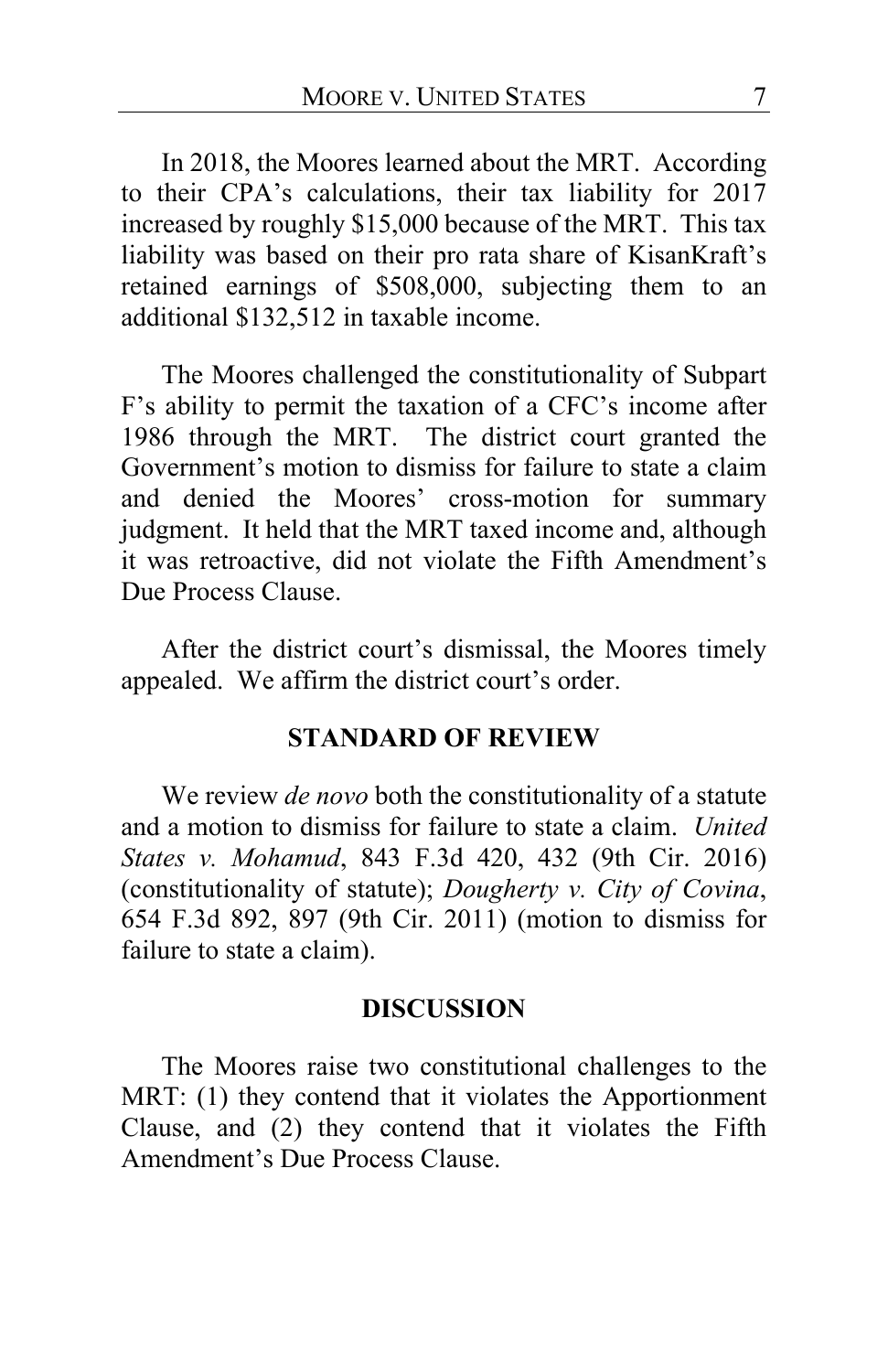Because the MRT imposed on CFCs is a novel concept, it is worth dwelling for a moment on some general principles that guide us. The federal government is, of course, a government of limited and specified powers. *See, e.g., Nat'l Fed'n of Indep. Bus. v. Sebelius* ("*NFIB*"), 567 U.S. 519, 533–534 (2012). One of those enumerated powers of Congress is the power to "lay and collect Taxes, Duties, Imposts and Excises, to pay the Debts and provide for the common Defence and general Welfare of the United States." U.S. CONST. art. I,  $\S$  8, cl. 1. Congress's power to tax was a central force behind the Constitution. *See Hylton v. United States*, 3 U.S. (3 Dall.) 171, 173 (1796) ("The great object of the Constitution was, to give Congress a power to lay taxes, adequate to the exigencies of government"). Further, it has long been established that the federal government may adopt laws that are necessary and proper to effectuate its legitimate purposes. The Constitution gives Congress the power "[t]o make all Laws which shall be necessary and proper for carrying into Execution the foregoing Powers, and all other Powers vested by this Constitution in the Government of the United States, or in any Department or Officer thereof." U.S. CONST. art. I, § 8, cl. 18; *see also McCulloch v. Maryland*, 17 U.S. (4 Wheat.) 316, 323–25 (1819).

Once the federal government decides to tax something, then, subject to any constitutional limitations, its power to tax and flexibility as to how to accomplish that must necessarily be broad. *See, e.g., Agency for Int'l Dev. v. All. for Open Soc'y Int'l, Inc.*, 570 U.S. 205, 213 (2013) (stating that the Spending Clause "provides Congress broad discretion to tax"); *NFIB*, 567 U.S. at 573 ("[T]he breadth of Congress's power to tax is greater than its power to regulate commerce"). It is also clear that Congress has sought to exercise the full scope of its constitutionally provided power to tax. *See Comm'r v. Glenshaw Glass Co.*, 348 U.S. 426,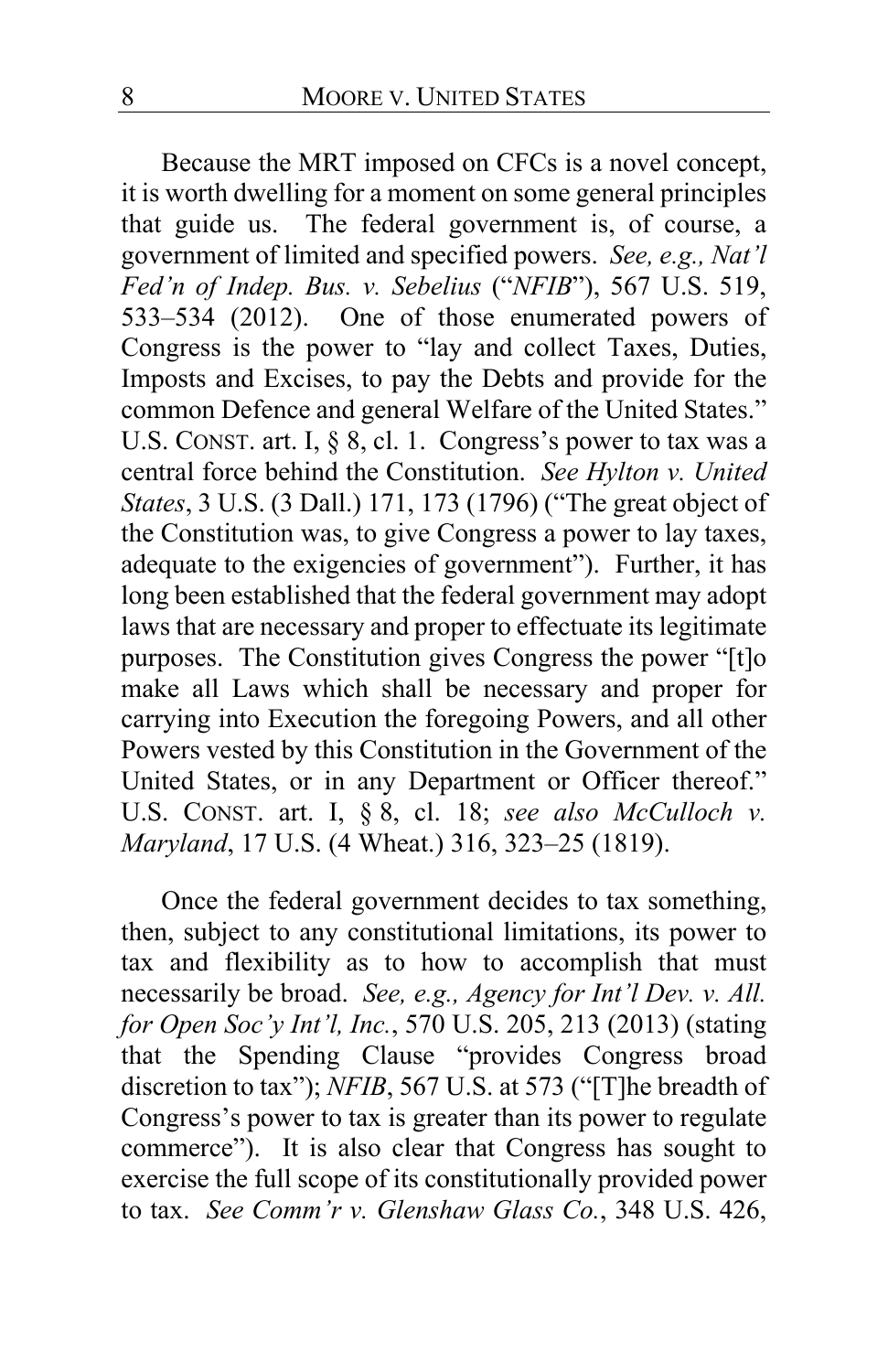429 (1955) (noting that the definition of "gross income" to be reported by taxpayers "was used by Congress to exert in this field 'the full measure of its taxing power.'" (quoting *Helvering v. Clifford*, 309 U.S. 331, 334 (1940))). Given Congress's expansive intent in taxing gross income, "exclusions from gross income are construed narrowly in favor of taxation." *Comm'r v. Dunkin*, 500 F.3d 1065, 1069 (9th Cir. 2007). It is against this background that we must decide whether the MRT offends the U.S. Constitution's Apportionment Clause or its Due Process Clause.

## **I. The MRT does not violate the Apportionment Clause**

The Constitution's Apportionment Clause provides that "No Capitation, or other direct, Tax shall be laid, unless in Proportion to the Census or Enumeration herein before directed to be taken." U.S. CONST. art. I, § 9, cl. 4. "This requirement means that any 'direct Tax' must be apportioned so that each State pays in proportion to its population." *NFIB*, 567 U.S. at 570. The Apportionment Clause traditionally applied to only capitations**[1](#page-8-0)** and land taxes. *See id.* at 571 ("[*D*]*irect taxes*, within the meaning of the Constitution, are only capitation taxes, as expressed in that instrument, and taxes on real estate." (quoting *Springer v. United States*, 102 U.S. 586, 602 (1881))). While the Supreme Court in *Pollock v. Farmers' Loan & Tr. Co.,* held that income from personal property was subject to the Apportionment Clause, *see* 158 U.S. 601, 618 (1895), the Sixteenth Amendment overruled this result, further

<span id="page-8-0"></span>**<sup>1</sup>** "Capitations are taxes paid by every person, without regard to property, profession, or any other circumstance." *NFIB*, 567 U.S. at 571 (simplified).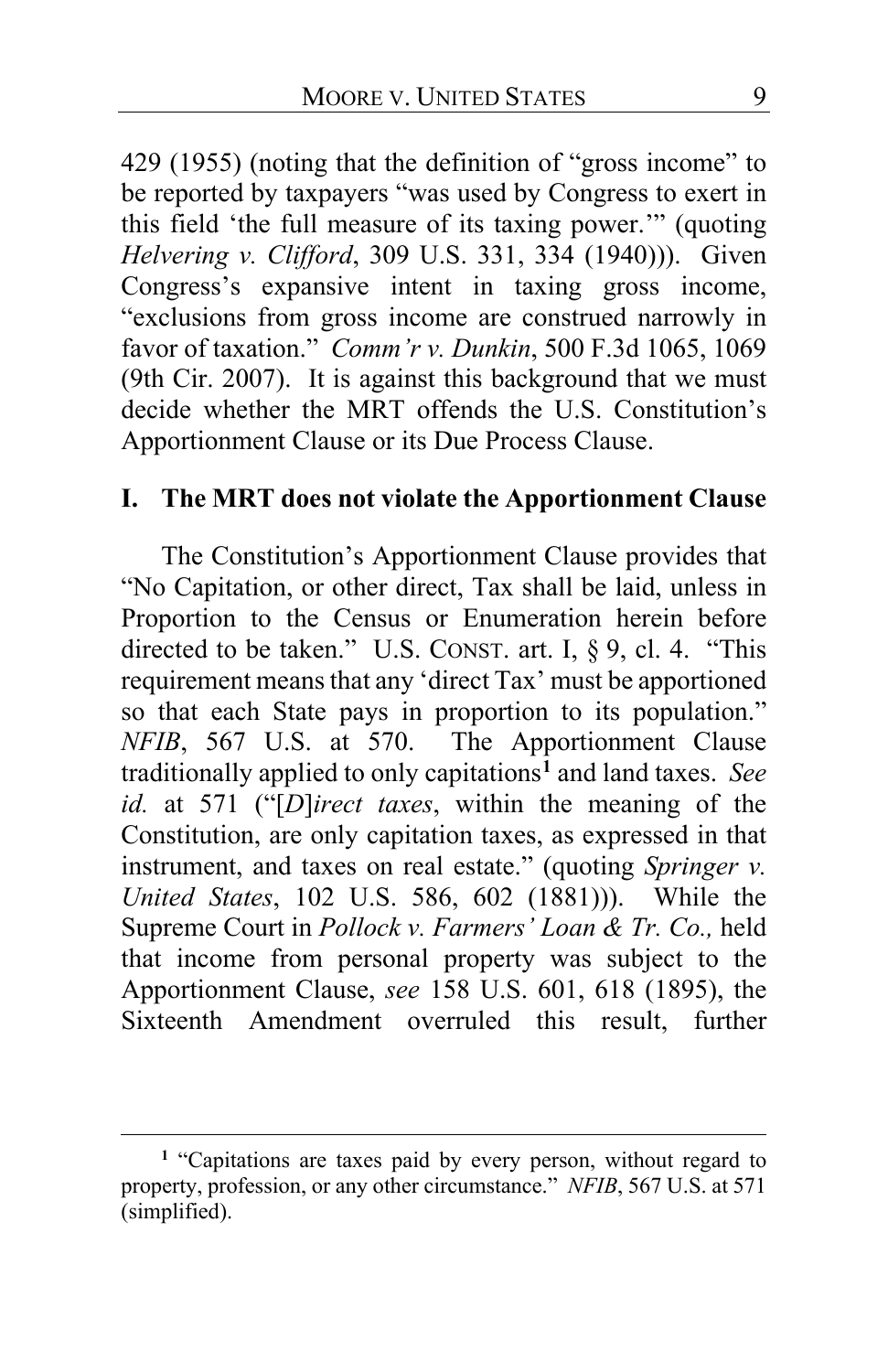reinforcing the narrow reach of the Apportionment Clause, *see NFIB*, 567 U.S. at 571.

The Sixteenth Amendment, ratified in 1913, exempts from the apportionment requirement the expansive category of "incomes, from whatever source derived." *See* U.S. CONST. amend. XVI. In *United States v. James*, we noted the difficulty of categorically defining everything that constitutes income. *See* 333 F.2d 748, 753 (9th Cir. 1964) (en banc) ("The courts have given a wide scope to the income tax, but have realized that the borderline content of 'income' must be determined case by case. Essentially the concept of income is a flexible one . . . ." (quoting Stanley S. Surrey & William C. Warren, *The Income Tax Project of the American Law Institute: Gross Income, Deductions, Accounting, Gains and Losses, Cancellation of Indebtedness*, 66 Harv. L. Rev. 761, 770–71 (1953))).

Despite the difficulty in defining income, courts have held consistently that taxes similar to the MRT are constitutional. In *Eder v. Commissioner of Internal Revenue*, the Second Circuit held that the inclusion of foreign corporate income under a statute predating Subpart F was constitutional. *See* 138 F.2d 27, 28–29 (2d Cir. 1943). Thirty years later, the United States Tax Court upheld pre-MRT provisions of Subpart F against constitutional challenges, and the decisions were affirmed by the Second and Tenth Circuits. *See Whitlock's Est. v. Comm'r*, 59 T.C. 490, 508 (1972), *aff'd in part, rev'd in part*, 494 F.2d 1297, 1298–99, 1301 (10th Cir. 1974) (upholding constitutionally of Subpart F provision taxing "a corporation's undistributed to the corporation's controlling stockholders."); *Garlock Inc. v. Comm'r*, 489 F.2d 197, 202 (2d Cir. 1973) (affirming Tax Court's ruling that a CFC's Subpart F income was attributable to shareholders even if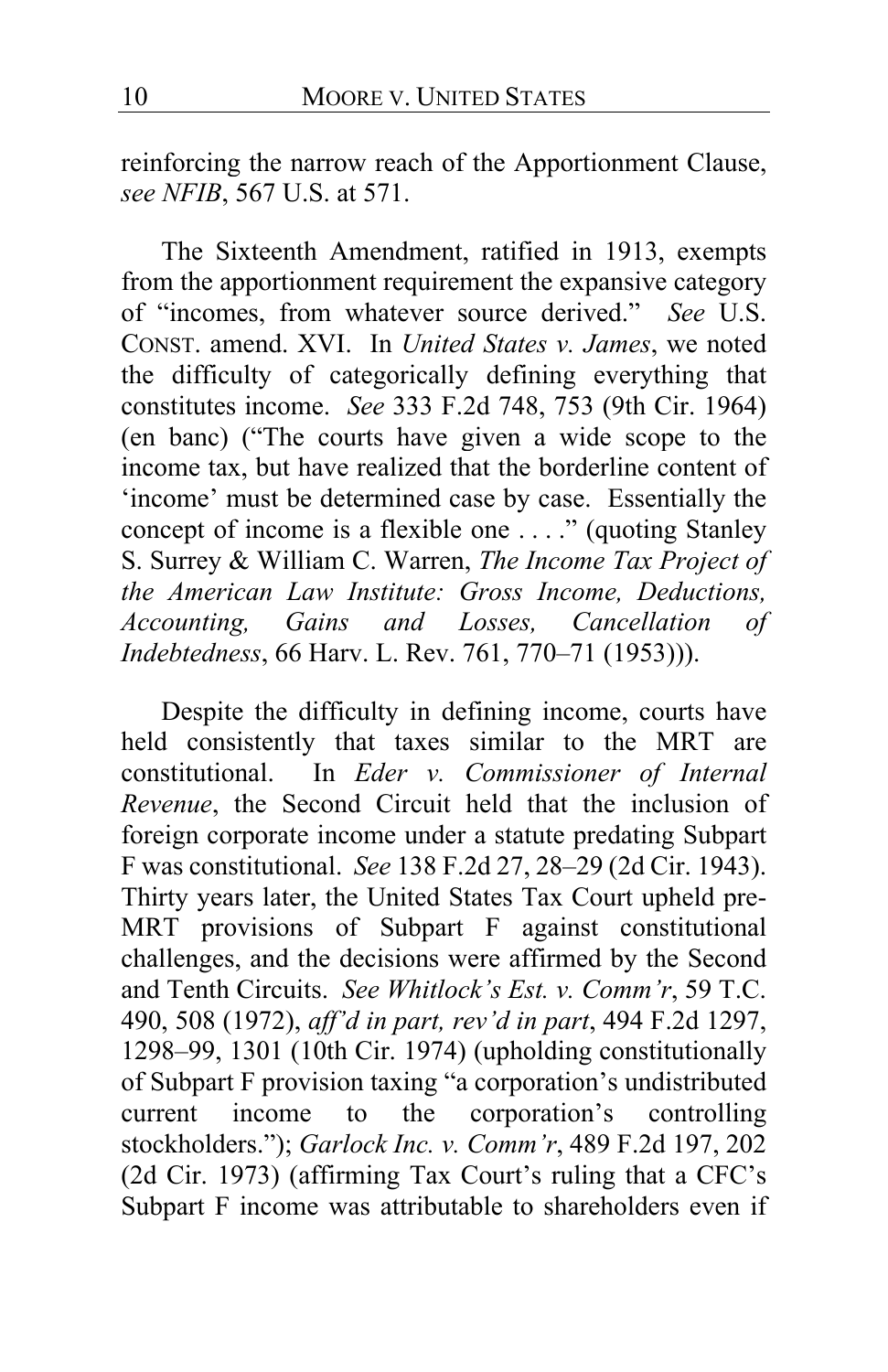that income had not been distributed and stating that the argument it is unconstitutional "borders on the frivolous in the light of [the Second Circuit's] decision in *Eder*").

Whether the taxpayer has realized income does not determine whether a tax is constitutional. In *Heiner v. Mellon*, the Supreme Court stated that whether or not a "partner's proportionate share of the net income of the partnership" was distributable was not material to whether it could be taxed. 304 U.S. 271, 281 (1938). Similarly in *Eder*, the Second Circuit noted that "[i]n a variety of circumstances it has been held that the fact that the distribution of income is prevented by operation of law, or by agreement among private parties, is no bar to its taxability." 138 F.2d at 28 (citing *Heiner*, 304 U.S. at 281; *Helvering v. Enright's Est.*, 312 U.S. 636, 641 (1941)). And, the Supreme Court has made clear that realization of income is not a constitutional requirement. *See Helvering v. Horst*, 311 U.S. 112, 116 (1940) ("[T]he rule that income is not taxable until realized . . . . [is] founded on administrative convenience . . . and [is] not one of exemption from taxation where the enjoyment is consummated by some event other than the taxpayer's personal receipt of money or property."); *see also Helvering v. Griffiths*, 318 U.S. 371, 393–94 (1943) (explaining that *Horst* "undermined . . . the original theoretical bases" of a constitutional realization requirement).

What constitutes a taxable gain is also broadly construed. In *Helvering v. Bruun*, the Supreme Court determined that a lessee's improvements to the land were a taxable gain when the lessor regained possession of the land. 309 U.S. 461, 469 (1940). The Court instructed that a taxable "[g]ain may occur as a result of exchange of property, payment of the taxpayer's indebtedness, relief from liability, or profit realized from the completion of a transaction." *Id.* We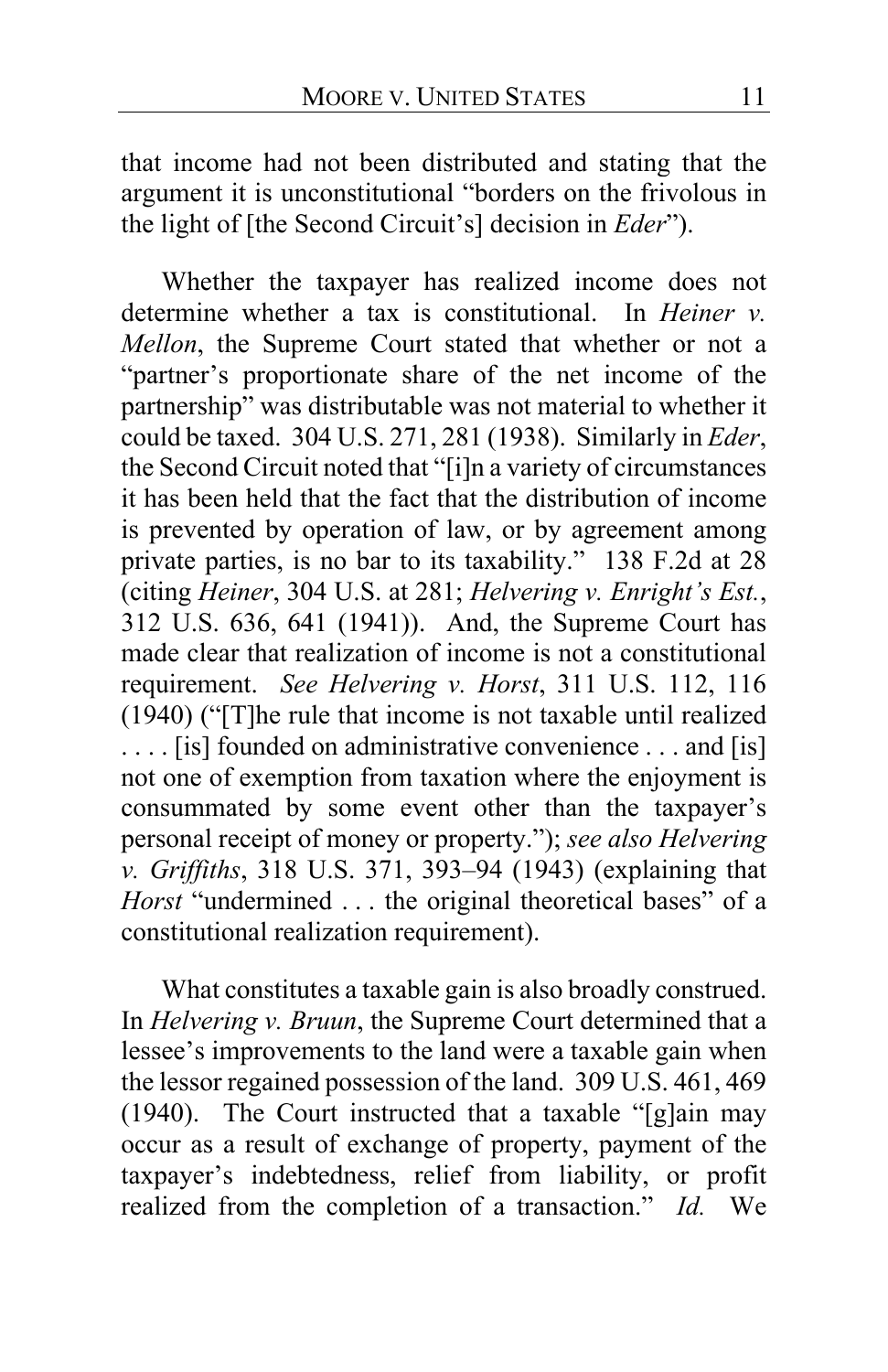applied this precedent nearly half a century later, holding that the cancellation of indebtedness was a taxable gain. *See Vukasovich, Inc. v. Comm'r*, 790 F.2d 1409, 1415 (9th Cir. 1986) ("We have no doubt that an increase in wealth from the cancellation of indebtedness is taxable where the taxpayer received something of value in exchange for the indebtedness.").

Further, there is no blanket constitutional ban on Congress disregarding the corporate form to facilitate taxation of shareholders' income. In other words, there is no constitutional prohibition against Congress attributing a corporation's income pro-rata to its shareholders. *See, e.g.*, *Dougherty v. Comm'r*, 60 T.C. 917, 928 (1973) (noting that nothing "prevent[s] Congress from bypassing the corporate entity in determining the incidence of Federal income taxation."). And here, there is no dispute that KisanKraft actually earned significant income, though all tax that the Moores' owed the U.S. Government on their pro-rata share of KisanKraft was deferred until the MRT went into effect in 2017.

Given this background, we hold that the revised Subpart F is consistent with the Apportionment Clause. As modified by the MRT, Subpart F only applies to U.S. persons owning at least 10% of a CFC. The MRT builds upon these U.S. persons' preexisting tax liability attributing a CFC's income to its shareholders. Before the MRT, U.S. persons owning at least 10% of a CFC were already subject to certain taxes on the CFC's income. Minority owners like the Moores were, and after the passage of the MRT continue to be, treated as individuals who have some ability to control distribution. *See id.* ("In subpart F, Congress has singled out a particular class of taxpayers . . . whose degree of control over their foreign corporation allows them to treat the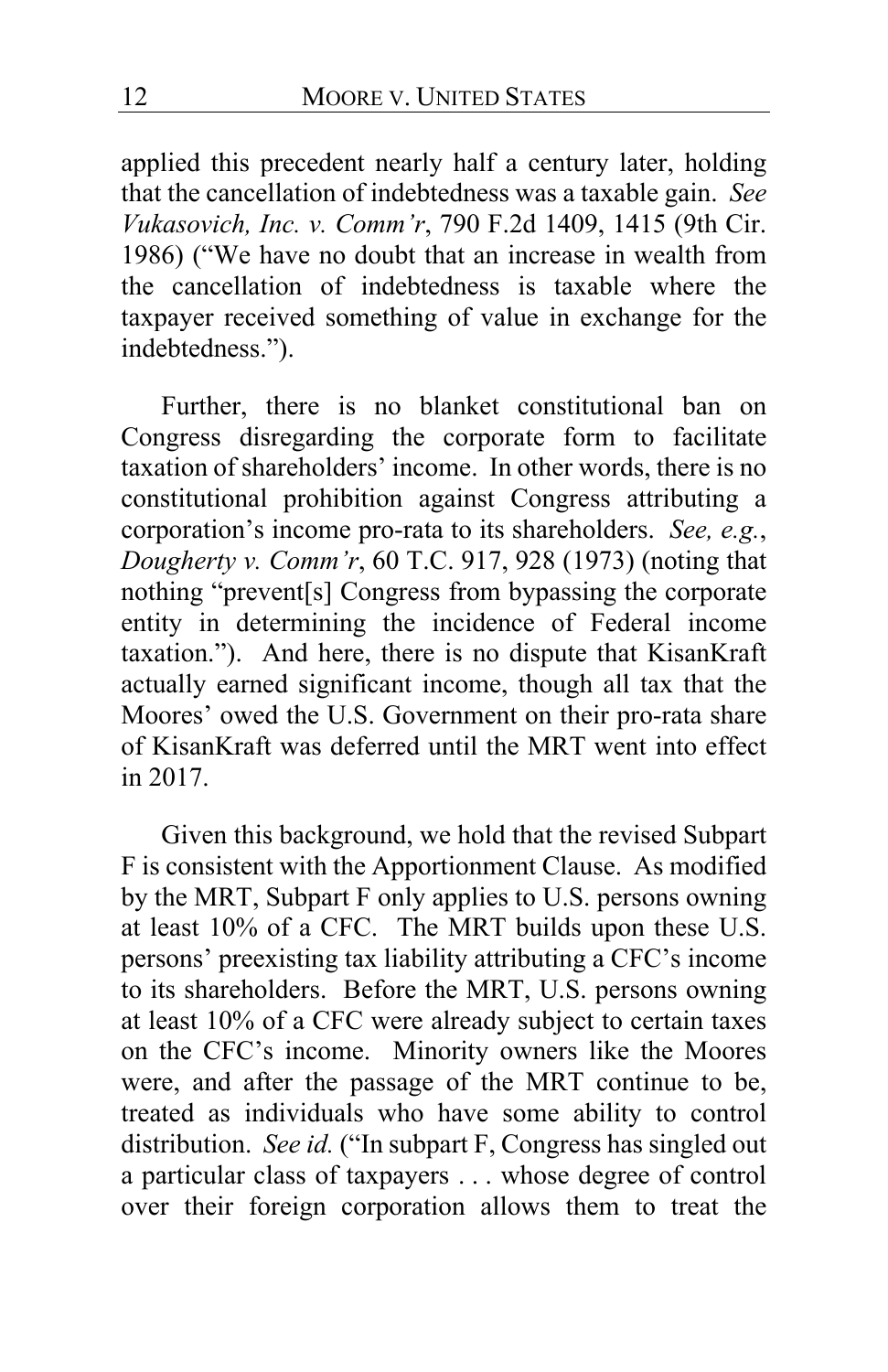corporation's undistributed earnings as they see fit."). Further, the MRT applies to taxable gains. Clearly, KisanKraft earned significant income, and the MRT assigns only a pro-rata share of that income to the Moores.

Relying on *Eisner v. Macomber*, 252 U.S. 189, 219 (1920), and *Glenshaw Glass*, 348 U.S. at 431, the Moores argue that the MRT is an unapportioned direct tax. Specifically, the Moores argue that *Macomber* and *Glenshaw Glass* require income to be realized before it can be taxed. They urge us to adopt and apply the purported definition of income used in *Glenshaw Glass*, which would require "[1] undeniable accessions to wealth, [2] clearly realized, and [3] over which the taxpayers have complete dominion." 348 U.S. at 431. The Moores' reliance on these cases is misplaced: the Supreme Court, our court, and other courts have narrowly interpreted *Macomber* and *Glenshaw Glass*, and *Glenshaw Glass*'s definition is not applicable here.

First, *Macomber* and *Glenshaw Glass* themselves foreclose the Moores' arguments. In *Macomber*, the Court was clear that it was only providing a definition of what "[i]ncome may be defined as," 252 U.S. at 207, not a universal definition. *Glenshaw Glass* reiterated the limited scope of *Macomber*'s definition of income by emphasizing that, while the definition "served a useful purpose . . . , it was not meant to provide a touchstone to all future gross income questions." 348 U.S. at 431. *Glenshaw Glass* similarly cabined the definition of income it used, prefacing its definition of income by saying "[h]ere we have instances of," signaling that the Court wasfocused on the specific facts before it. *See id*. The Court in *Glenshaw Glass* never stated or suggested that the definition it used was a universal (or even broadly applicable) test. Realization was also not even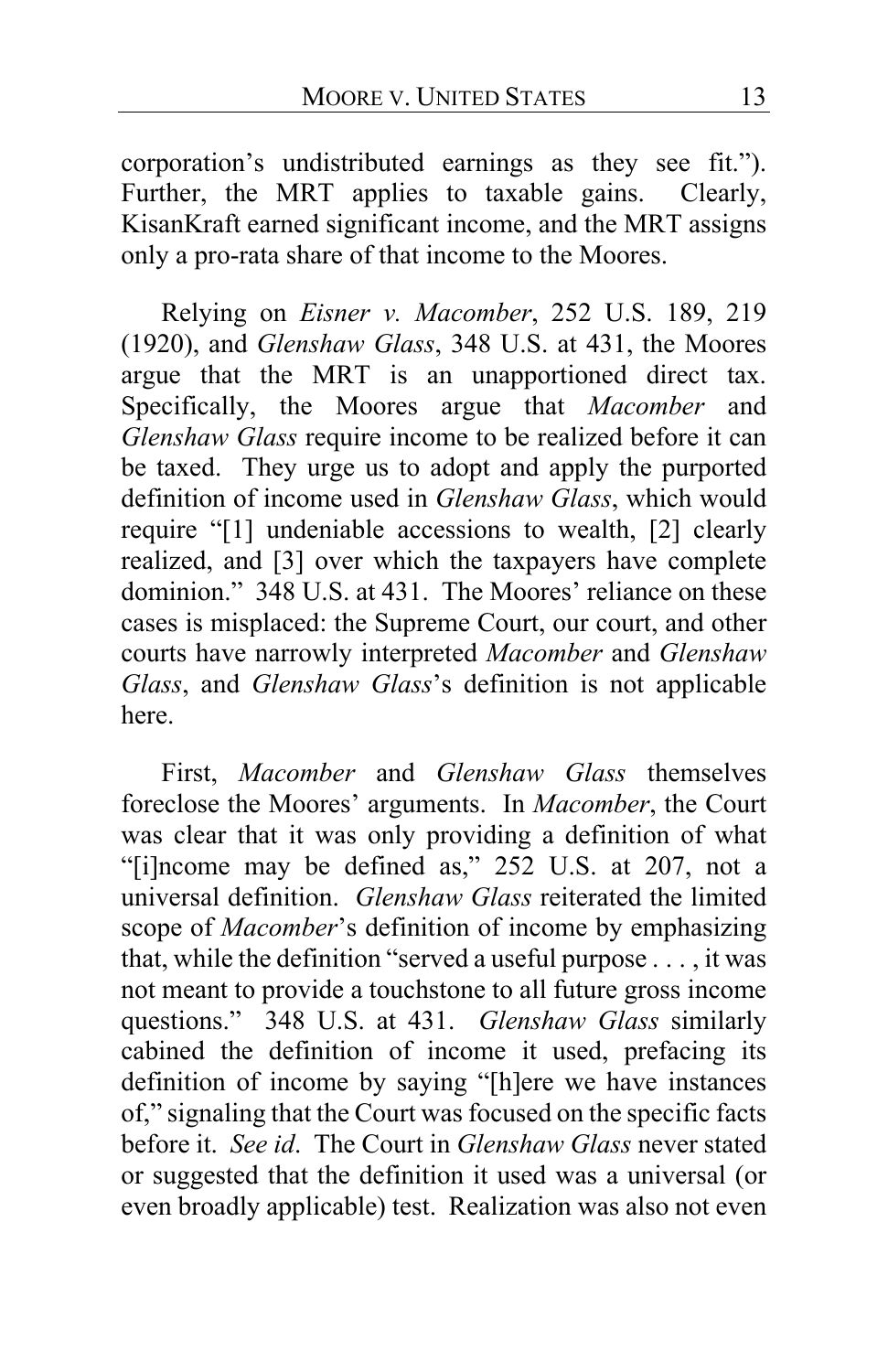disputed in *Glenshaw Glass*, explaining why the Court did not make more than a passing reference to realization. *See id.* at 428–29 (discussing how both taxpayers had realized damages and simply disputed their need to pay taxes on them).

Second, the Supreme Court has subsequently made clear that *Macomber* and *Glenshaw Glass* do not provide a universal definition of income. In *Horst*, the Supreme Court explained that the concept of realization is "founded on administrative convenience" and does not mean that a taxpayer can "escape taxation because he did not actually receive the money." 311 U.S. at 116. In *Griffiths*, the Supreme Court explicitly stated that this holding from *Horst*  "undermined ... the original theoretical bases of the decision in *Eisner v. Macomber*." 318 U.S. at 394. The Supreme Court recently reiterated *Horst*'s statement that "the concept of realization is founded on administrative convenience," *Cottage Savings*, 499 U.S. at 559 (quoting *Horst*, 311 U.S. at 116), without adopting the test from *Glenshaw Glass* that the Moores urge upon us; in fact, the Court did not even cite to *Glenshaw Glass*.

Third, we have not adopted the definition of income the Moores advocate. In *James*, we cited a passage from *Glenshaw Glass* that included the definition of income the Moores favor, but we never adopted it then or later. *See* 333 F.2d at 752 (noting also that "insofar as [*Macomber*] purported to offer a comprehensive definition of the term income as used in the Sixteenth Amendment, it has been discarded."). Instead, we stated that there was no set definition of income under the Sixteenth Amendment. *See id.* at 752–53. Similarly, in *Comm'r v. Fender Sales, Inc.*, we did not cite to *Glenshaw Glass* or adopt the Moores' preferred definition when determining whether a tax was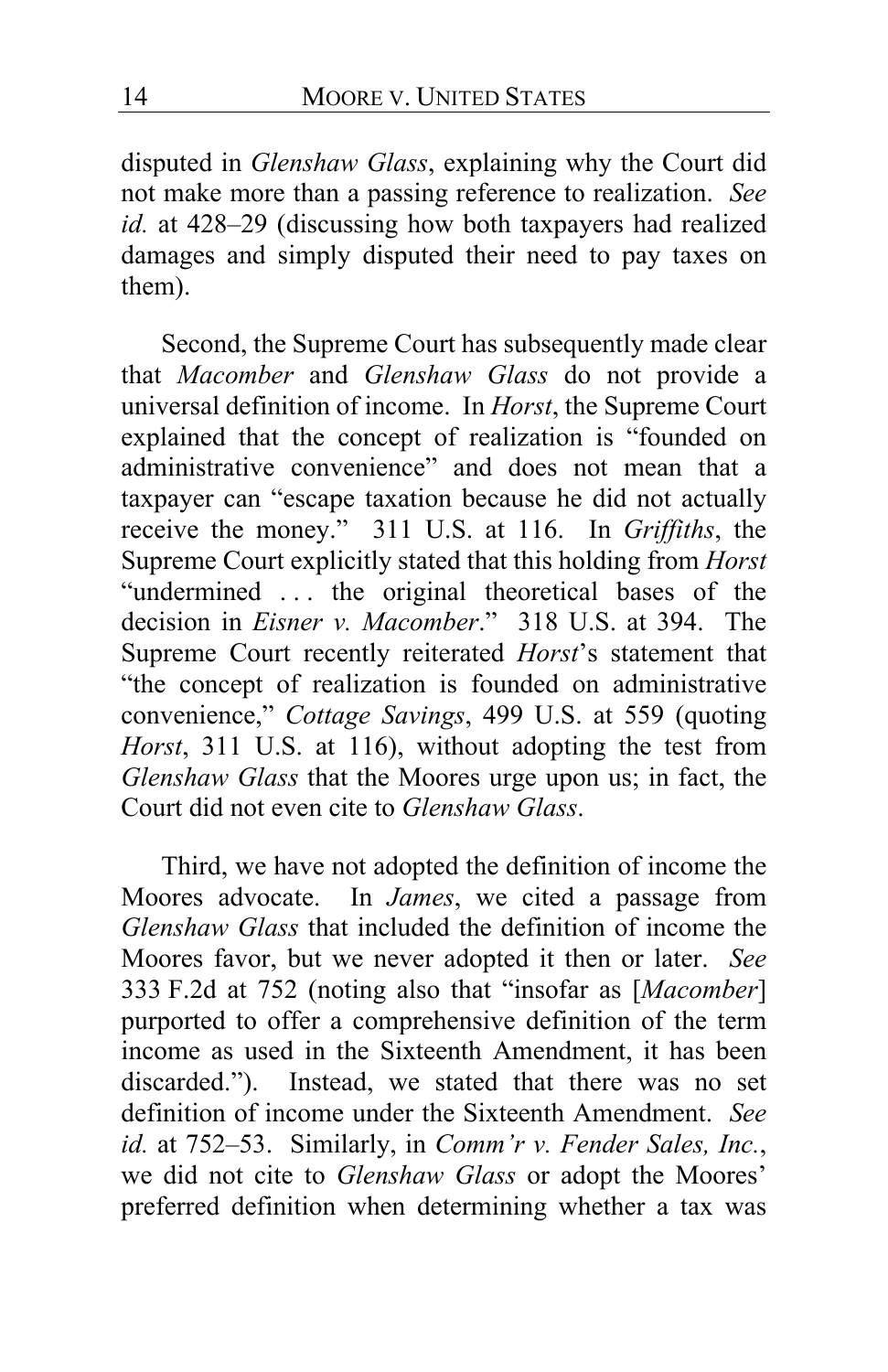constitutional under the Sixteenth Amendment. *See* 338 F.2d 924, 927 (9th Cir. 1964) (noting also that "[i]n this context, *Eisner v. Macomber* . . . is not even apposite, let alone controlling.").

Finally, although it does not control our analysis, holding that Subpart F is unconstitutional under the Apportionment Clause would also call into question the constitutionality of many other tax provisions that have long been on the books. *See* Bruce Ackerman, *Taxation and the Constitution*, 99 Colum. L. Rev. 1, 52 (1999). We decline to do so today.

# **II. The MRT does not violate the Fifth Amendment's Due Process Clause**

Retroactive legislation may violate the Fifth Amendment's Due Process Clause. *See Landgraf v. USI Film Prods.*, 511 U.S. 244, 266 (1994). "[T]he presumption against retroactive legislation is deeply rooted in our jurisprudence, and embodies a legal doctrine centuries older than our Republic." *Id.* at 265. We assume, without deciding, that the MRT is retroactive.

While there is a presumption against retroactive laws, retroactive tax legislation is often constitutional. *See, e.g., United States v. Carlton*, 512 U.S. 26, 30 (1994) ("[The Supreme Court] repeatedly has upheld retroactive tax legislation against a due process challenge."); *United States v. Hemme*, 476 U.S. 558, 568 (1986) ("[The Supreme Court] has ... made clear that some retrospective effect is not necessarily fatal to a revenue law."). To analyze a due process challenge to retroactive tax legislation, we use the "deferential" standard of "whether [the] retroactive application itself serves a legitimate purpose by rational means." *Quarty v. United States*, 170 F.3d 961, 965 (9th Cir. 1999) (citing *Carlton*, 512 U.S. at 30–31).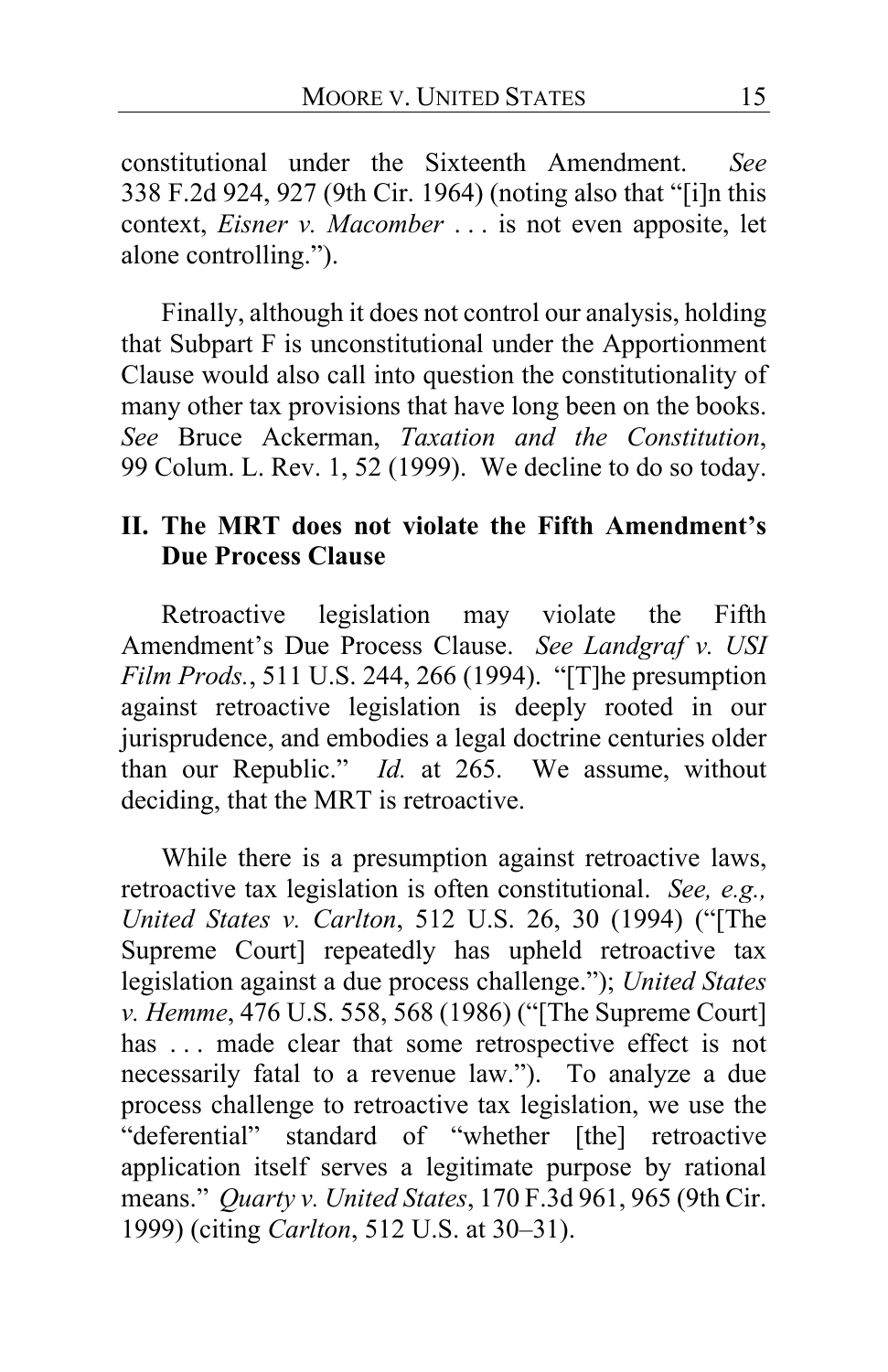The MRT passes muster under *Carlton*. The TCJA was a significant change in the U.S. tax code, shifting from a worldwide toward a territorial tax system, at least in part because of companies offshoring roughly \$2.6 trillion in profits. The MRT eliminated other taxes on CFCs' undistributed earnings before 2018. So, if the MRT did not tax the undistributed earnings, shareholders would have been able to avoid taxation indefinitely on pre-2018 earnings. The MRT, then, serves a legitimate purpose: it prevents CFC shareholders who had not yet received distributions from obtaining a windfall by never having to pay taxes on their offshore earnings that have not yet been distributed.

The MRT accomplishes this legitimate purpose by rational means. The MRT accelerates the effective repatriation date of undistributed CFC earnings to a date following passage of the TCJA. Having a single date of repatriation is a rational administrative solution. The 30 year repatriation period also coincided with additional IRS reporting requirements, simplifying the calculation of taxes by both taxpayers and the IRS.**[2](#page-15-0)**

The Moores' counterarguments are unpersuasive. Although the Moores may have expected their tax to remain deferred, their "reliance alone is insufficient to establish a constitutional violation. Tax legislation is not a promise, and a taxpayer has no vested right in the Internal Revenue Code." *Carlton*, 512 U.S. at 33. Further, while the MRT's retroactive period is long, it does not decide the analysis.

<span id="page-15-0"></span>**<sup>2</sup>** The MRT also provided a lower tax rate than many shareholders would likely have paid otherwise: the MRT taxes CFC earnings at either 8% or 15.5%. And, taxpayers may also elect to pay the MRT in installments over an eight-year period. *See* Section 965 Transition Tax, The Internal Revenue Service, https://www.irs.gov/businesses/section-965-transition-tax (last visited May 30, 2022).